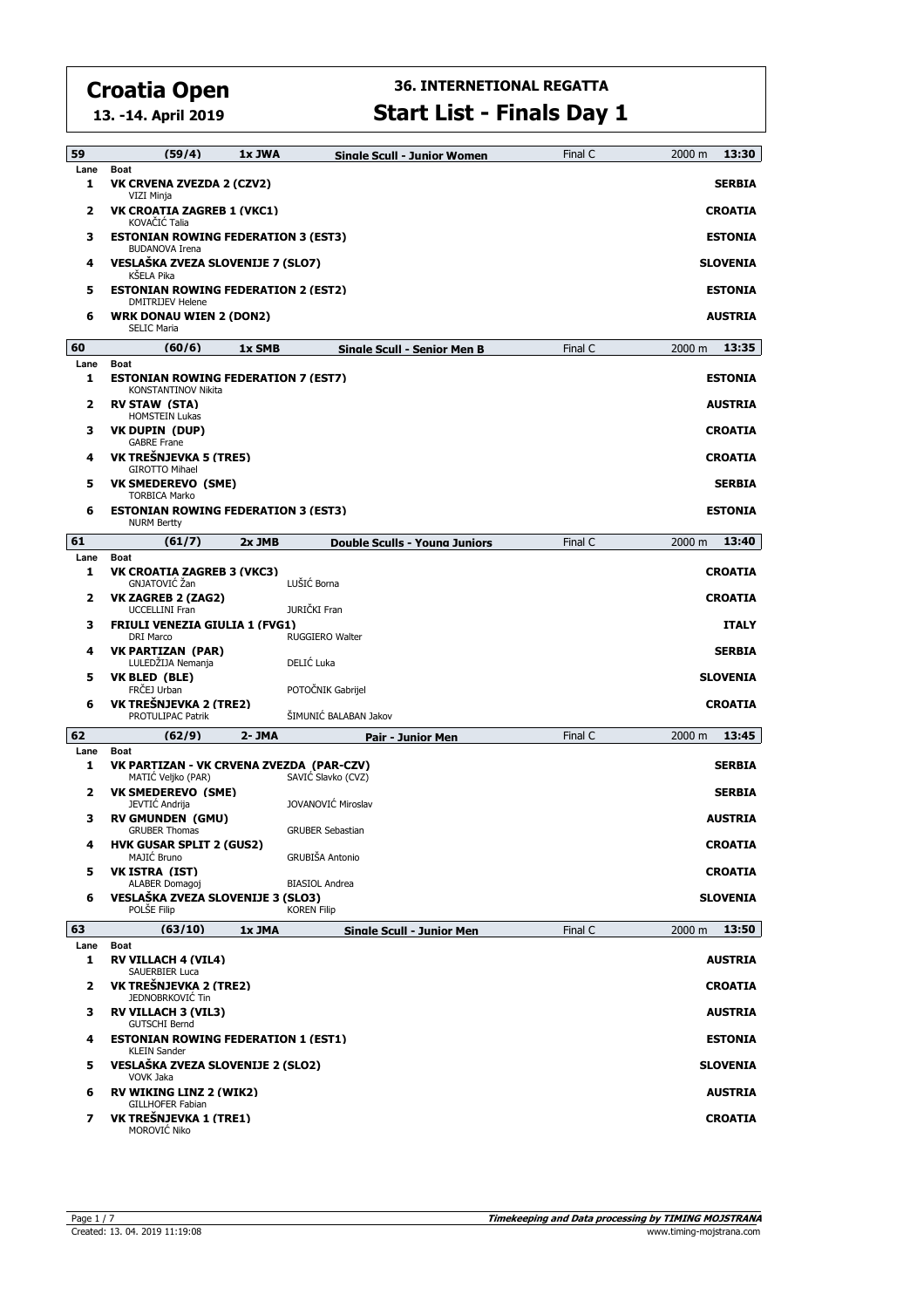**13. -14. April 2019**

#### **36. INTERNETIONAL REGATTA Start List - Finals Day 1**

| 64                              | (64/15)                                                                                      | 1x SML    | Sinale Scull - Liahtweiaht Men              | Final C | 2000 m<br>13:55                   |  |  |  |
|---------------------------------|----------------------------------------------------------------------------------------------|-----------|---------------------------------------------|---------|-----------------------------------|--|--|--|
| Lane<br>1                       | <b>Boat</b><br>VK BLED (BLE)<br><b>VOVK Luka</b>                                             |           |                                             |         | <b>SLOVENIA</b>                   |  |  |  |
| 2                               | <b>ESTONIAN ROWING FEDERATION 3 (EST3)</b><br><b>KALJUSTE Martin</b>                         |           |                                             |         | <b>ESTONIA</b>                    |  |  |  |
| з                               | <b>ESTONIAN ROWING FEDERATION 2 (EST2)</b><br>RUUSALEPP Karl August                          |           |                                             |         |                                   |  |  |  |
| 4                               | <b>ESTONIAN ROWING FEDERATION 6 (EST6)</b><br><b>LIPINSOV Aleksei</b>                        |           |                                             |         | <b>ESTONIA</b>                    |  |  |  |
| 5                               | <b>ESTONIAN ROWING FEDERATION 5 (EST5)</b><br><b>RANDMAE Kermo</b>                           |           |                                             |         | <b>ESTONIA</b>                    |  |  |  |
| 6                               | <b>VK NEPTUN DUBROVNIK 1 (NEP1)</b><br><b>CRNJAK Toni</b>                                    |           |                                             |         | <b>CROATIA</b>                    |  |  |  |
| 65                              | (65/3)                                                                                       | 2-JMB     | Pair - Young Juniors                        | Final B | 14:00<br>2000 m                   |  |  |  |
| Lane<br>$\overline{\mathbf{2}}$ | <b>Boat</b><br>HVK MARINA KAŠTELA (KAŠ)                                                      |           |                                             |         | <b>CROATIA</b>                    |  |  |  |
| з                               | <b>BANOVAC Ivan</b><br>VK JADRAN RIJEKA (JRI)                                                |           | MAGANJIĆ Dominik                            |         | <b>CROATIA</b>                    |  |  |  |
| 4                               | <b>PULJAK Fran</b><br><b>HAVK MLADOST (MLA)</b>                                              |           | POROPAT Mihovil                             |         | <b>CROATIA</b>                    |  |  |  |
|                                 | LONČAR Renato                                                                                |           | KRMPOTIĆ Roko                               |         |                                   |  |  |  |
| 66<br>Lane                      | (66/3)                                                                                       | $2 - JMB$ | Pair - Young Juniors                        | Final A | 14:05<br>2000 m                   |  |  |  |
| 1                               | Boat<br>VK JARUN (JAR)<br>BOŽIĆ JOKIĆ Josip                                                  |           | <b>VARAT Nino</b>                           |         | <b>CROATIA</b>                    |  |  |  |
| 2                               | <b>HVK GUSAR SPLIT (GUS)</b><br>JURKOVIĆ Blaž Damjan                                         |           | GUDIĆ Petar                                 |         | <b>CROATIA</b>                    |  |  |  |
| з                               | <b>TURKISH ROWING FEDERATION 1 (TUR1)</b><br>AL Adem                                         |           | OZCAN Hasan Arif                            |         | <b>TURKEY</b>                     |  |  |  |
| 4                               | <b>TURKISH ROWING FEDERATION 2 (TUR2)</b><br>ALAYBEYOGLU Hakan                               |           | ALAYBEYOGLU Kaan                            |         | <b>TURKEY</b>                     |  |  |  |
| 5                               | <b>VK PARTIZAN (PAR)</b><br>DAŠIĆ Andrej                                                     |           | KUZMANOVIĆ Aleksander                       |         | <b>SERBIA</b>                     |  |  |  |
| 6                               | <b>VK DUPIN (DUP)</b><br>ŠPANJA Filip                                                        |           | MANDUŠIĆ Stipe                              |         | <b>CROATIA</b>                    |  |  |  |
|                                 |                                                                                              |           |                                             |         |                                   |  |  |  |
| 67                              |                                                                                              |           |                                             |         | 14:10                             |  |  |  |
| Lane                            | (67/4)<br><b>Boat</b>                                                                        | 1x JWA    | <b>Sinale Scull - Junior Women</b>          | Final B | 2000 m                            |  |  |  |
| 1<br>2                          | VESLAŠKA ZVEZA SLOVENIJE 5 (SLO5)<br>VOVK Jera<br><b>ESTONIAN ROWING FEDERATION 4 (EST4)</b> |           |                                             |         | <b>SLOVENIA</b><br><b>ESTONIA</b> |  |  |  |
| 3                               | <b>LAANE Liisa-Marie</b><br><b>WSV OTTENSHEIM (OTH)</b>                                      |           |                                             |         | <b>AUSTRIA</b>                    |  |  |  |
| 4                               | <b>BRANDNER Karin</b><br><b>RV VILLACH (VIL)</b>                                             |           |                                             |         | <b>AUSTRIA</b>                    |  |  |  |
| 5                               | <b>MELINC Larissa</b><br><b>VK CROATIA ZAGREB 2 (VKC2)</b>                                   |           |                                             |         | <b>CROATIA</b>                    |  |  |  |
| 6                               | SINOVČIĆ Barbara<br><b>RV WIKING LINZ (WIK)</b>                                              |           |                                             |         | <b>AUSTRIA</b>                    |  |  |  |
|                                 | RODINGER Marinka                                                                             |           |                                             |         |                                   |  |  |  |
| 68                              | (68/4)                                                                                       | 1x JWA    | Single Scull - Junior Women                 | Final A | 2000 m<br>14:15                   |  |  |  |
| Lane<br>1                       | Boat<br><b>ESTONIAN ROWING FEDERATION 1 (EST1)</b>                                           |           |                                             |         | <b>ESTONIA</b>                    |  |  |  |
| 2                               | <b>ARON Anabel</b><br>VESLAŠKA ZVEZA SLOVENIJE 6 (SLO6)                                      |           |                                             |         | <b>SLOVENIA</b>                   |  |  |  |
| з                               | <b>KOZOLE Nika</b><br>VESLAŠKA ZVEZA SLOVENIJE 3 (SLO3)                                      |           |                                             |         | <b>SLOVENIA</b>                   |  |  |  |
| 4                               | <b>HREN</b> Lea<br><b>RV FRIESEN (WIE)</b>                                                   |           |                                             |         | <b>AUSTRIA</b>                    |  |  |  |
| 5                               | <b>CAVALLAR Valentina</b><br>VESLAŠKA ZVEZA SLOVENIJE 8 (SLO8)                               |           |                                             |         | <b>SLOVENIA</b>                   |  |  |  |
| 6                               | TEPEŠ Neja<br><b>VK MEDULIN (MED)</b><br><b>KAIC Martina</b>                                 |           |                                             |         | <b>CROATIA</b>                    |  |  |  |
| 69                              | (69/5)                                                                                       | 2-SMB     | <b>Pair - Senior Men B</b>                  | Final A | 14:20<br>2000 m                   |  |  |  |
| Lane<br>2                       | <b>Boat</b><br><b>HAVK MLADOST (MLA)</b>                                                     |           |                                             |         | <b>CROATIA</b>                    |  |  |  |
| з                               | <b>UKROPINA Marko</b><br>RV NAUTILUS - RV VILLACH (NAU-VIL)                                  |           | <b>BANOVIĆ Lovro</b>                        |         | <b>AUSTRIA</b>                    |  |  |  |
| 4                               | RIEDEL Maximilian (NAU)<br><b>HVK GUSAR SPLIT (GUS)</b><br><b>MARIĆ Mario</b>                |           | LINDNER Jakob (VIL)<br><b>BARIŠIĆ Stipe</b> |         | <b>CROATIA</b>                    |  |  |  |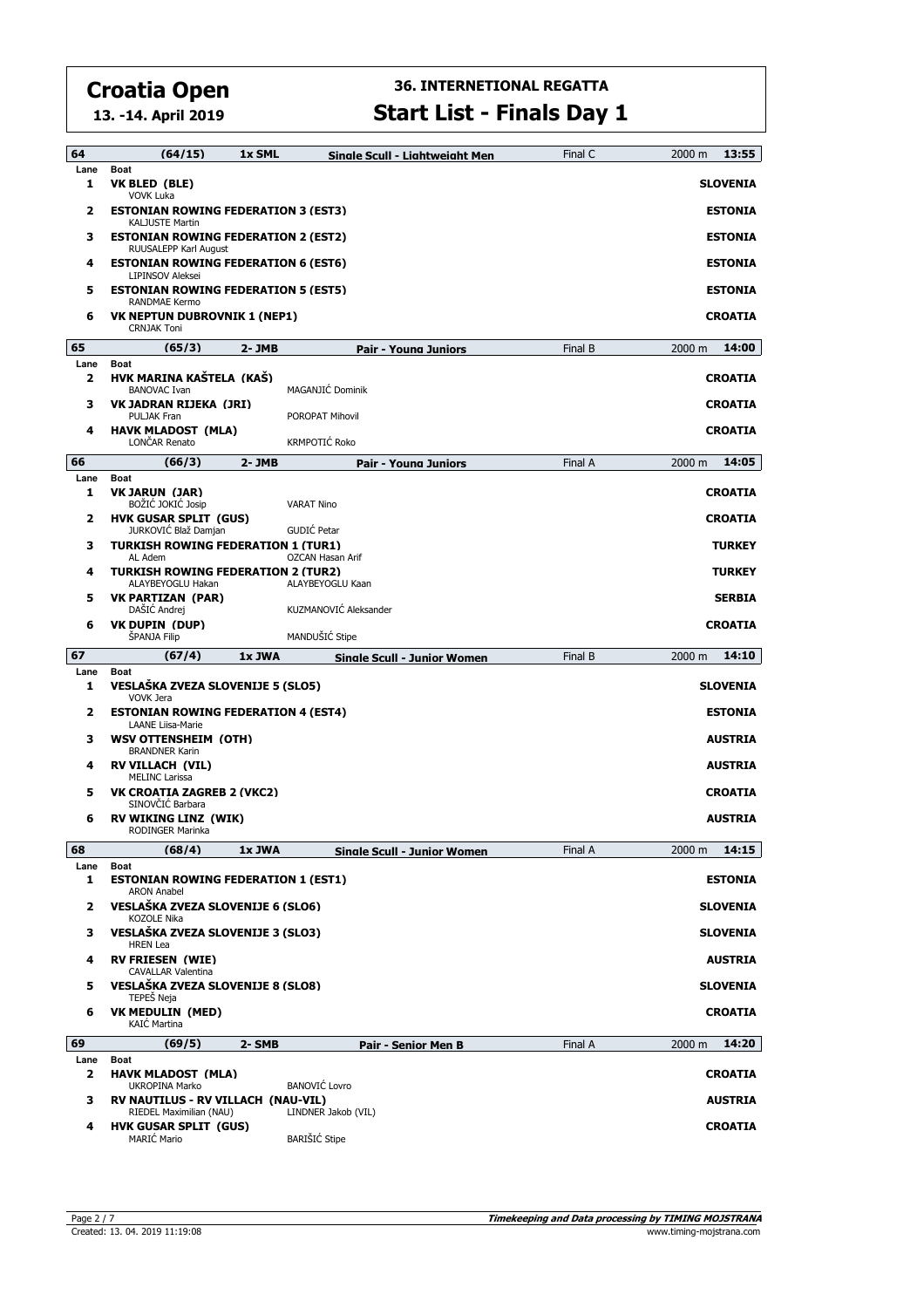**13. -14. April 2019**

# **36. INTERNETIONAL REGATTA**

| <b>Start List - Finals Day 1</b> |  |
|----------------------------------|--|
|----------------------------------|--|

| 70        | (70/6)<br>1x SMB                                                                                             | Sinale Scull - Senior Men B          | Final B | 2000 m<br>14:25                |  |  |  |
|-----------|--------------------------------------------------------------------------------------------------------------|--------------------------------------|---------|--------------------------------|--|--|--|
| Lane<br>1 | <b>Boat</b><br><b>ESTONIAN ROWING FEDERATION 5 (EST5)</b><br><b>KODASMAA Marqus</b>                          |                                      |         | <b>ESTONIA</b>                 |  |  |  |
| 2         | VK TREŠNJEVKA 4 (TRE4)<br><b>PAPAC Patrik</b>                                                                |                                      |         | <b>CROATIA</b>                 |  |  |  |
| з         | <b>HVK MORNAR SPLIT (MOR)</b><br>MUHMUTOVIĆ Goran                                                            |                                      |         |                                |  |  |  |
| 4         | <b>ESTONIAN ROWING FEDERATION 1 (EST1)</b><br>KUSHTEYN Mikhail                                               |                                      |         | <b>ESTONIA</b>                 |  |  |  |
| 5         | VESLAŠKA ZVEZA SLOVENIJE 4 (SLO4)<br><b>PFEIFER Filip</b>                                                    |                                      |         | <b>SLOVENIA</b>                |  |  |  |
| 6         | <b>ESTONIAN ROWING FEDERATION 2 (EST2)</b><br>POOLAK Johann                                                  |                                      |         | <b>ESTONIA</b>                 |  |  |  |
| 71        | (71/6)<br>1x SMB                                                                                             | <b>Single Scull - Senior Men B</b>   | Final A | 14:30<br>2000 m                |  |  |  |
| Lane<br>1 | <b>Boat</b><br>WAGINGER RUDERVEREIN (WAG)<br><b>REIM Lukas</b>                                               |                                      |         | <b>GERMANY</b>                 |  |  |  |
| 2         | VK CROATIA ZAGREB 2 (VKC2)<br>ČANIĆ Tomislav                                                                 |                                      |         | <b>CROATIA</b>                 |  |  |  |
| з         | <b>VK CROATIA ZAGREB 1 (VKC1)</b><br><b>HABUDA Karlo</b>                                                     |                                      |         | <b>CROATIA</b>                 |  |  |  |
| 4         | VESLAŠKA ZVEZA SLOVENIJE 1 (SLO1)<br>ALJANČIČ Miha                                                           |                                      |         | <b>SLOVENIA</b>                |  |  |  |
| 5         | VESLAŠKA ZVEZA SLOVENIJE 2 (SLO2)<br>ČAS Jaka                                                                |                                      |         | <b>SLOVENIA</b>                |  |  |  |
| 6         | VK TREŠNJEVKA 2 (TRE2)<br><b>BIJELIĆ Jakov</b>                                                               |                                      |         | <b>CROATIA</b>                 |  |  |  |
| 72        | (72/7)<br>2x JMB                                                                                             | <b>Double Sculls - Young Juniors</b> | Final B | 14:35<br>2000 m                |  |  |  |
| Lane<br>1 | <b>Boat</b><br><b>HVK GUSAR SPLIT (GUS)</b>                                                                  |                                      |         | <b>CROATIA</b>                 |  |  |  |
| 2         | GALINOVIĆ Marko<br><b>VK CROATIA ZAGREB 2 (VKC2)</b><br>SAVIĆ Bartol                                         | KATAVIĆ Josip<br><b>ČULINA Stipe</b> |         | <b>CROATIA</b>                 |  |  |  |
| з         | <b>VK SMEDEREVO (SME)</b><br>POPOVIĆ Dušan                                                                   | VUKAŠINOVIĆ Veljko                   |         | <b>SERBIA</b>                  |  |  |  |
| 4         | VK CRVENA ZVEZDA 1 (CZV1)<br><b>MOHORA Aleksa</b>                                                            | ŠAJTANOVIĆ Nemanja                   |         | <b>SERBIA</b>                  |  |  |  |
| 5         | VK TREŠNJEVKA 1 (TRE1)<br><b>JURČIĆ Luka</b>                                                                 | NICOSCIA Joshua                      |         | <b>CROATIA</b>                 |  |  |  |
| 6         | <b>HAVK MLADOST 2 (MLA2)</b><br>SMOLJANOVIĆ Marin                                                            | <b>MARINAC Martin</b>                |         | <b>CROATIA</b>                 |  |  |  |
| 73        | (73/7)<br>2x JMB                                                                                             | <b>Double Sculls - Young Juniors</b> | Final A | 14:40<br>2000 m                |  |  |  |
| Lane      | <b>Boat</b>                                                                                                  |                                      |         |                                |  |  |  |
| 1         | <b>HAVK MLADOST 1 (MLA1)</b><br>AVGUSTINOV Ivan                                                              | ŽIVKOVIĆ Lovro                       |         | <b>CROATIA</b>                 |  |  |  |
| 2         | <b>VK NEPTUN DUBROVNIK (NEP)</b><br>ŠTRMAN Antonio                                                           | MUCIĆ Roko                           |         | <b>CROATIA</b>                 |  |  |  |
| з<br>4    | <b>TURKISH ROWING FEDERATION 1 (TUR1)</b><br><b>ERMAN Enver</b><br><b>TURKISH ROWING FEDERATION 2 (TUR2)</b> | YILMAZ AYDIN Kaan                    |         | <b>TURKEY</b><br><b>TURKEY</b> |  |  |  |
| 5         | <b>BAYRAM Omer</b><br><b>FRIULI VENEZIA GIULIA 3 (FVG3)</b>                                                  | <b>KARA Eren Efe</b>                 |         | <b>ITALY</b>                   |  |  |  |
| 6         | PINZINI Davide<br>VK LJUBLJANICA 1 (LJU1)                                                                    | <b>BRAIDOTTI Luca</b>                |         | <b>SLOVENIA</b>                |  |  |  |
|           | <b>ALBREHT Matija</b>                                                                                        | ARIH KRANJEC Jordan                  |         |                                |  |  |  |
| 74        | (74/8)<br>1x SWA                                                                                             | <b>Sinale Scull - Senior Women</b>   | Final A | 14:45<br>2000 m                |  |  |  |
| Lane<br>2 | Boat<br>VK TREŠNJEVKA (TRE)<br>KRAKIĆ Žana                                                                   |                                      |         | <b>CROATIA</b>                 |  |  |  |
| з         | VK GRAFIČAR (GRA)<br><b>VODOGAZ Milica</b>                                                                   |                                      |         | <b>SERBIA</b>                  |  |  |  |
| 4         | <b>SLOVAK ROWING FEDERATION (SVK)</b><br>MARKULINOVA Anna                                                    |                                      |         | <b>SLOVAKIA</b>                |  |  |  |
| 5         | <b>HAVK MLADOST (MLA)</b><br>PLEJIC Valentina                                                                |                                      |         | <b>CROATIA</b>                 |  |  |  |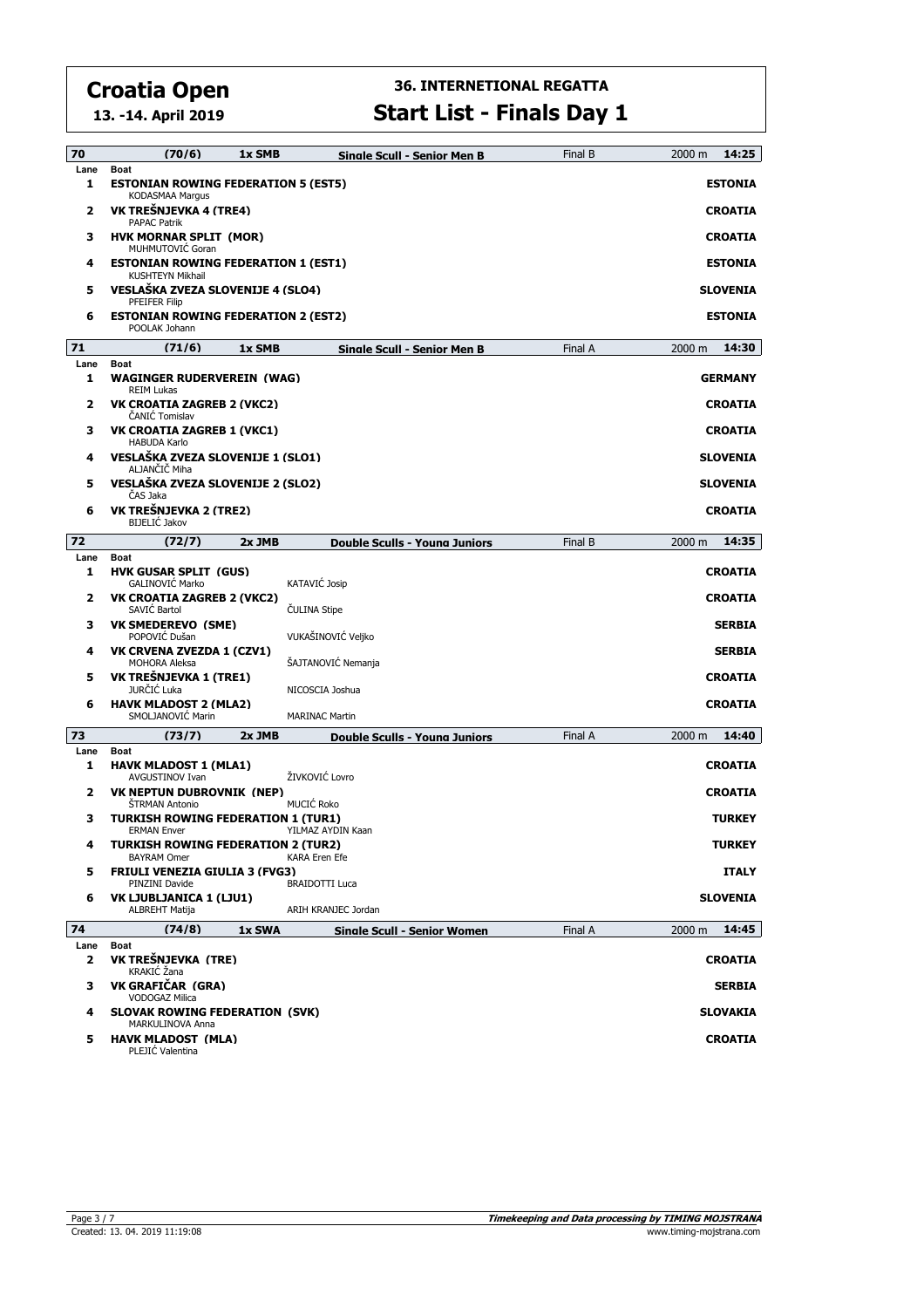**13. -14. April 2019**

## **36. INTERNETIONAL REGATTA**

**Start List - Finals Day 1**

| 75        | (75/9)                                                                   | 2- JMA  |                                                 | Pair - Junior Men                |                                                 | Final B | 2000 m                                | 14:50           |
|-----------|--------------------------------------------------------------------------|---------|-------------------------------------------------|----------------------------------|-------------------------------------------------|---------|---------------------------------------|-----------------|
| Lane<br>1 | <b>Boat</b><br>VK KRKA (KRK)<br><b>KLARIN Lovre</b>                      |         | RADOVČIĆ Jerko                                  |                                  |                                                 |         |                                       | <b>CROATIA</b>  |
| 2         | VK SMEDEREVO - VK GRAFIČAR (SME-GRA)<br>KOLAREVIĆ Nikola (GRA)           |         | SOLDATOVIC Nikola (SME)                         |                                  |                                                 |         |                                       | <b>SERBIA</b>   |
| з         | <b>TURKISH ROWING FEDERATION 1 (TUR1)</b><br>OGUZ Okansu                 |         | SAMET Kaban                                     |                                  |                                                 |         |                                       | <b>TURKEY</b>   |
| 4         | <b>TURKISH ROWING FEDERATION 3 (TUR3)</b><br><b>ORMEZ Hakan Berk</b>     |         | <b>ILYAS CAGATAY Urdem</b>                      |                                  |                                                 |         |                                       | <b>TURKEY</b>   |
| 5         | VK JARUN - VK TREŠNJEVKA (JAR-TRE)                                       |         |                                                 |                                  |                                                 |         |                                       | <b>CROATIA</b>  |
| 6         | <b>ĐOMLIJA Mislav</b><br>VESLAŠKA ZVEZA SLOVENIJE 1 (SLO1)<br>ČAS Jure   |         | <b>PUJAS Viktor</b><br><b>GRACE Jernej</b>      |                                  |                                                 |         |                                       | <b>SLOVENIA</b> |
| 76        | (76/9)                                                                   | 2- JMA  |                                                 | <b>Pair - Junior Men</b>         |                                                 | Final A | 2000 m                                | 14:55           |
| Lane<br>1 | <b>Boat</b><br>VESLAŠKA ZVEZA SLOVENIJE 2 (SLO2)                         |         |                                                 |                                  |                                                 |         |                                       | <b>SLOVENIA</b> |
|           | <b>KRAVČUK Semen</b>                                                     |         | <b>TRATNIK Aleksej</b>                          |                                  |                                                 |         |                                       |                 |
| 2         | <b>VK PARTIZAN (PAR)</b><br>SAMARDŽIJA Ranko                             |         | <b>BELIĆ Dušan</b>                              |                                  |                                                 |         |                                       | <b>SERBIA</b>   |
| з         | VK GRAFIČAR - VK GALEB (GRA-GAL)<br><b>GRUBER Đorđe (GRA)</b>            |         | STANKOVIC Todor (GAL)                           |                                  |                                                 |         |                                       | <b>SERBIA</b>   |
| 4         | <b>TURKISH ROWING FEDERATION 2 (TUR2)</b><br><b>ULAS Kurt</b>            |         | YUNUS Emre Cegen                                |                                  |                                                 |         |                                       | <b>TURKEY</b>   |
| 5         | <b>HVK GUSAR SPLIT 1 (GUS1)</b><br>VUKOVIĆ Ivan                          |         | <b>BORKOVIĆ Karlo</b>                           |                                  |                                                 |         |                                       | <b>CROATIA</b>  |
| 6         | VK JADRAN RIJEKA - VK ISTRA (JRI-IST)<br>STOJIŠIĆ Mateo                  |         | MARKULINČIĆ Luka                                |                                  |                                                 |         |                                       | <b>CROATIA</b>  |
| 77        | (77/10)                                                                  | 1x JMA  |                                                 | <b>Single Scull - Junior Men</b> |                                                 | Final B | 2000 m                                | 15:00           |
| Lane<br>1 | Boat<br><b>VK NEPTUN DUBROVNIK 2 (NEP2)</b>                              |         |                                                 |                                  |                                                 |         |                                       | <b>CROATIA</b>  |
| 2         | PEROVIĆ Toni<br><b>VK DANUBIUS 1885 3 (DAN3)</b><br>KATIC Ivan           |         |                                                 |                                  |                                                 |         |                                       | <b>SERBIA</b>   |
| з         | VK KRKA 1 (KRK1)                                                         |         |                                                 |                                  |                                                 |         |                                       | CROATIA         |
| 4         | PERIŠIĆ Nino<br><b>VK DANUBIUS 1885 2 (DAN2)</b><br>RATAJAC Rastko       |         |                                                 |                                  |                                                 |         |                                       | <b>SERBIA</b>   |
| 5         | VK NEPTUN DUBROVNIK 1 (NEP1)<br><b>KUKULJICA Pero</b>                    |         |                                                 |                                  |                                                 |         |                                       | <b>CROATIA</b>  |
| 6         | <b>RV VILLACH 1 (VIL1)</b><br><b>KARLOVSKY Michal</b>                    |         |                                                 |                                  |                                                 |         |                                       | <b>AUSTRIA</b>  |
| 7         | <b>HVK MORNAR SPLIT 2 (MOR2)</b><br><b>CURIN</b> Gordan                  |         |                                                 |                                  |                                                 |         |                                       | <b>CROATIA</b>  |
| 78        | (78/10)                                                                  | 1x JMA  |                                                 | Single Scull - Junior Men        |                                                 | Final A | 2000 m                                | 15:05           |
| Lane<br>1 | <b>Boat</b><br><b>WRK DONAU WIEN (DON)</b><br><b>TUERKE Paul</b>         |         |                                                 |                                  |                                                 |         |                                       | AUSTRIA         |
| 2         | <b>ESTONIAN ROWING FEDERATION 2 (EST2)</b><br>TIMMUSK Uku Siim           |         |                                                 |                                  |                                                 |         |                                       | <b>ESTONIA</b>  |
| з         | VESLAŠKA ZVEZA SLOVENIJE 1 (SLO1)<br><b>JERMAN Urban</b>                 |         |                                                 |                                  |                                                 |         |                                       | SLOVENIA        |
| 4         | VK DANUBIUS 1885 1 (DAN1)<br>STEFANOVIĆ Dušan                            |         |                                                 |                                  |                                                 |         |                                       | <b>SERBIA</b>   |
| 5         | <b>RV WIKING LINZ 1 (WIK1)</b><br><b>HULTSCH Konrad</b>                  |         |                                                 |                                  |                                                 |         |                                       | <b>AUSTRIA</b>  |
| 6         | <b>TURKISH ROWING FEDERATION 1 (TUR1)</b><br><b>CAKMAK Sefik</b>         |         |                                                 |                                  |                                                 |         |                                       | <b>TURKEY</b>   |
| 7         | <b>RV VILLACH 2 (VIL2)</b><br><b>BARTA Philip</b>                        |         |                                                 |                                  |                                                 |         |                                       | AUSTRIA         |
| 79        | (79/11)                                                                  | $8+JMB$ |                                                 | <b>Eight - Young Juniors</b>     |                                                 | Final A | 2000 m                                | 15:10           |
| Lane      | Boat                                                                     |         |                                                 |                                  |                                                 |         |                                       |                 |
| 2         | VK ISTRA (IST)<br><b>BRAVAR Andrea</b><br><b>MAREM Matija</b>            |         | OPAČIĆ Petar<br><b>BALAĆ Mihael</b>             |                                  | MILINKOVIĆ Lovro<br>BURŠIĆ Massimo              |         | OMANOVIĆ Haris<br>LUKIĆ Filip         | <b>CROATIA</b>  |
| з         | <b>BELCI Diego</b><br><b>HAVK MLADOST (MLA)</b>                          |         |                                                 |                                  |                                                 |         |                                       | <b>CROATIA</b>  |
|           | HAŠPERGER Karlo<br>ŽALAC Patrik                                          |         | GALIĆ Matej<br>MILETIĆ Ivan                     |                                  | <b>MILIN Timon</b><br>KOŽIĆ Leon                |         | IVANČIĆ Borna<br>KNEŽEVIĆ HUZJAK Ivor |                 |
| 4         | SARAGA Teo<br><b>CARINTHIAN ROWING FEDERATION (CRF)</b>                  |         |                                                 |                                  |                                                 |         |                                       | <b>AUSTRIA</b>  |
|           | <b>GLEITLER Hannes</b><br><b>HALODA Michal</b><br><b>BUGELNIG Selina</b> |         | <b>GFRERER Martin</b><br><b>FAFELEDER Jonas</b> |                                  | <b>ZUNZER Phillip</b><br><b>KNOGLINGER Paul</b> |         | KAISERAUER David<br>STORNIG Jakob     |                 |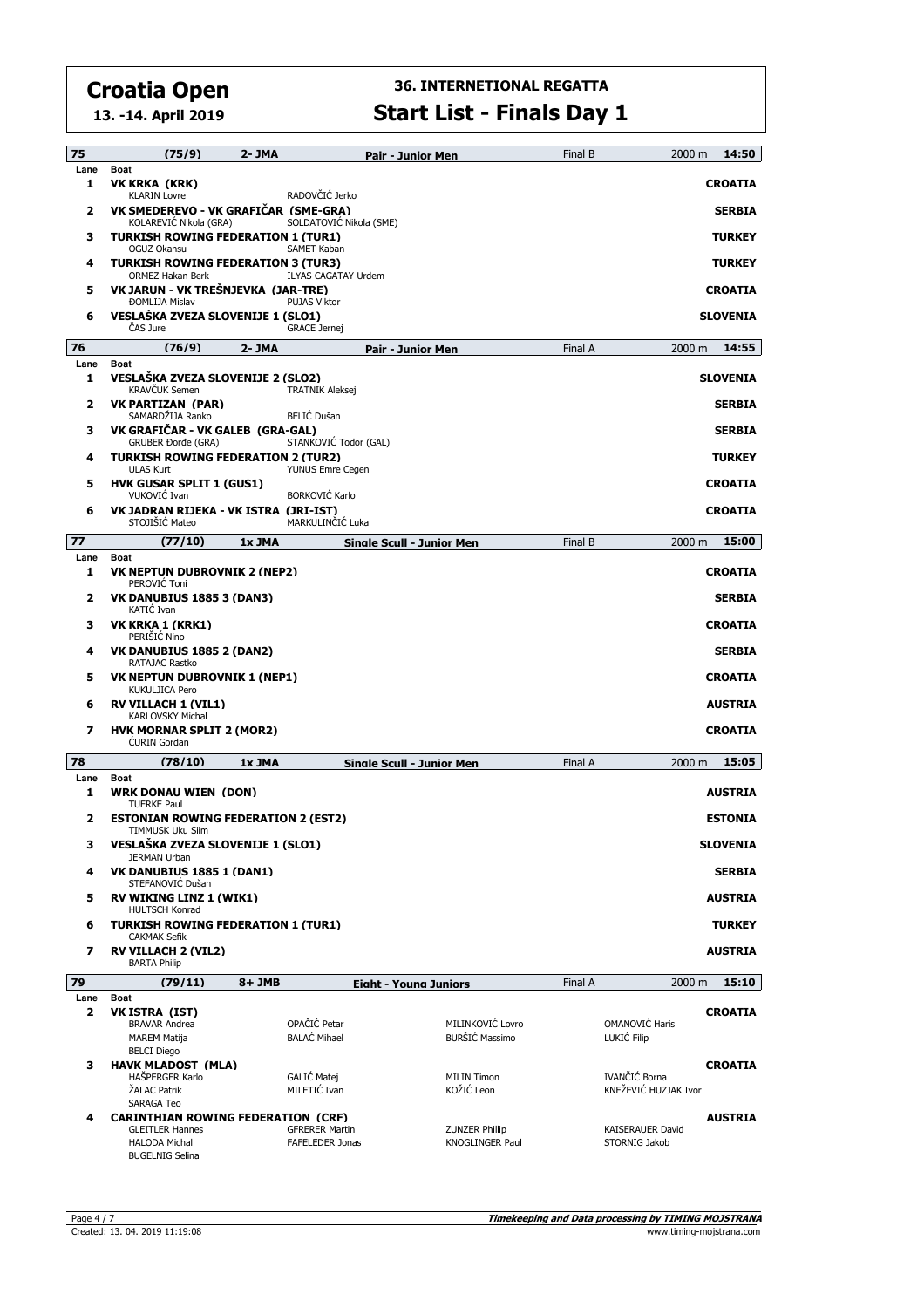**13. -14. April 2019**

#### **36. INTERNETIONAL REGATTA Start List - Finals Day 1**

| 80        | (80/13)                                                                    | 2- SMA | Pair - Senior Men                | Final A | 15:10<br>2000 m             |
|-----------|----------------------------------------------------------------------------|--------|----------------------------------|---------|-----------------------------|
| Lane<br>5 | <b>Boat</b><br><b>HAVK MLADOST (MLA)</b><br>SINKOVIC Martin                |        | SINKOVIĆ Valent                  |         | <b>CROATIA</b>              |
| 81        | (81/12)                                                                    | 1x SWL | Sinale Scull - Liahtweiaht Women | Final A | 15:15<br>2000 m             |
| Lane      | <b>Boat</b>                                                                |        |                                  |         |                             |
| 1         | VK NERETVANSKI GUSAR (NGU)<br>ŚUSTIĆ Nataša                                |        |                                  |         | <b>CROATIA</b>              |
| 2         | VK TREŠNJEVKA (TRE)<br>DRAGIČEVIĆ Dora                                     |        |                                  |         | <b>CROATIA</b>              |
| з         | <b>RV STAW (STA)</b><br><b>TIEFENTHALER Lara</b>                           |        |                                  |         | <b>AUSTRIA</b>              |
| 4         | VK JADRAN ZADAR (JZD)<br>DASOVIC Mirna                                     |        |                                  |         | <b>CROATIA</b>              |
| 5         | <b>VK DANUBIUS 1885 (DAN)</b><br>TARABIĆ Jana                              |        |                                  |         | <b>SERBIA</b>               |
| 6         | VESLAŠKA ZVEZA SLOVENIJE (SLO)<br>KOSTANJŠEK Nina                          |        |                                  |         | <b>SLOVENIA</b>             |
| 82        | (82/14)                                                                    | 1x SMA | Single Scull - Senior Men        | Final B | 15:20<br>2000 m             |
| Lane<br>1 | <b>Boat</b><br>VK ARGO IZOLA (ARG)<br>BOŽEGLAV Igor                        |        |                                  |         | <b>SLOVENIA</b>             |
| 2         | <b>VK PARTIZAN 1 (PAR1)</b><br><b>DERIC</b> Igor                           |        |                                  |         | <b>SERBIA</b>               |
| 3         | <b>VK CROATIA ZAGREB 2 (VKC2)</b><br>SAMARDŽIĆ Bernard                     |        |                                  |         | <b>CROATIA</b>              |
| 4         | <b>ESTONIAN ROWING FEDERATION 1 (EST1)</b><br>TAIMISOO Kaspar              |        |                                  |         | <b>ESTONIA</b>              |
| 5         | <b>CLUB DE REGATATAS LIMA (CRL)</b><br>HAMANN ZLATAR Geronimo              |        |                                  |         | <b>PERU</b>                 |
| 6         | <b>VK PARTIZAN 2 (PAR2)</b><br>ŚLJUKIĆ Andrija                             |        |                                  |         | <b>SERBIA</b>               |
| 83        | (83/14)                                                                    | 1x SMA | <b>Single Scull - Senior Men</b> | Final A | 15:25<br>$2000 \; \text{m}$ |
| Lane<br>1 | Boat<br><b>HAVK MLADOST (MLA)</b>                                          |        |                                  |         | <b>CROATIA</b>              |
| 2         | <b>BARIČEVIĆ Luka</b><br><b>ESTONIAN ROWING FEDERATION 7 (EST7)</b>        |        |                                  |         | <b>ESTONIA</b>              |
| з         | <b>UDAM Juri-Mikk</b><br>VK CROATIA ZAGREB 1 (VKC1)<br><b>MARTIN Damir</b> |        |                                  |         | <b>CROATIA</b>              |
| 4         | <b>ESTONIAN ROWING FEDERATION 3 (EST3)</b><br><b>ENDREKSON Tonu</b>        |        |                                  |         | <b>ESTONIA</b>              |
| 5         | <b>VK IKTUS (IKT)</b><br>ŠAIN David                                        |        |                                  |         | <b>CROATIA</b>              |
| 6         | <b>ESTONIAN ROWING FEDERATION 6 (EST6)</b><br><b>ANDERSON Sten-Erik</b>    |        |                                  |         | <b>ESTONIA</b>              |
| 84        | (84/15)                                                                    | 1x SML | Single Scull - Lightweight Men   | Final B | 15:30<br>2000 m             |
| Lane<br>1 | Boat<br><b>MOVE SALZBURG (SAL)</b>                                         |        |                                  |         | <b>AUSTRIA</b>              |
| 2         | <b>SALLER Michael</b><br>VK ARUPINUM (ARU)<br>UDOVIČIĆ Nickol              |        |                                  |         | <b>CROATIA</b>              |
| з         | <b>WRC PIRAT (WRCP)</b><br><b>KREITMEIER Lukas</b>                         |        |                                  |         | <b>AUSTRIA</b>              |
| 4         | VESLAŠKA ZVEZA SLOVENIJE 3 (SLO3)<br>MALEŠIČ Jaka                          |        |                                  |         | <b>SLOVENIA</b>             |
| 5         | <b>ESTONIAN ROWING FEDERATION 1 (EST1)</b><br><b>LOOT Elar</b>             |        |                                  |         | <b>ESTONIA</b>              |
| 6         | <b>ESTONIAN ROWING FEDERATION 4 (EST4)</b><br><b>KOPPEL Ander</b>          |        |                                  |         | <b>ESTONIA</b>              |
| 85        | (85/15)                                                                    | 1x SML | Single Scull - Lightweight Men   | Final A | 15:35<br>2000 m             |
| Lane<br>1 | Boat<br><b>SLOVAK ROWING FEDERATION 2 (SVK2)</b><br><b>ZELINKA Peter</b>   |        |                                  |         | SLOVAKIA                    |
| 2         | VK TREŠNJEVKA (TRE)<br>RADONIC Luka                                        |        |                                  |         | <b>CROATIA</b>              |
| з         | <b>SLOVAK ROWING FEDERATION 1 (SVK1)</b><br><b>REŽNAK Marek</b>            |        |                                  |         | <b>SLOVAKIA</b>             |
| 4         | VESLAŠKA ZVEZA SLOVENIJE 1 (SLO1)<br><b>HRVAT Rajko</b>                    |        |                                  |         | <b>SLOVENIA</b>             |
| 5         | VESLAŠKA ZVEZA SLOVENIJE 2 (SLO2)<br>JALEN Aleš                            |        |                                  |         | <b>SLOVENIA</b>             |
| 6         | <b>RV WIKING LINZ (WIK)</b>                                                |        |                                  |         | <b>AUSTRIA</b>              |

LEMP Markus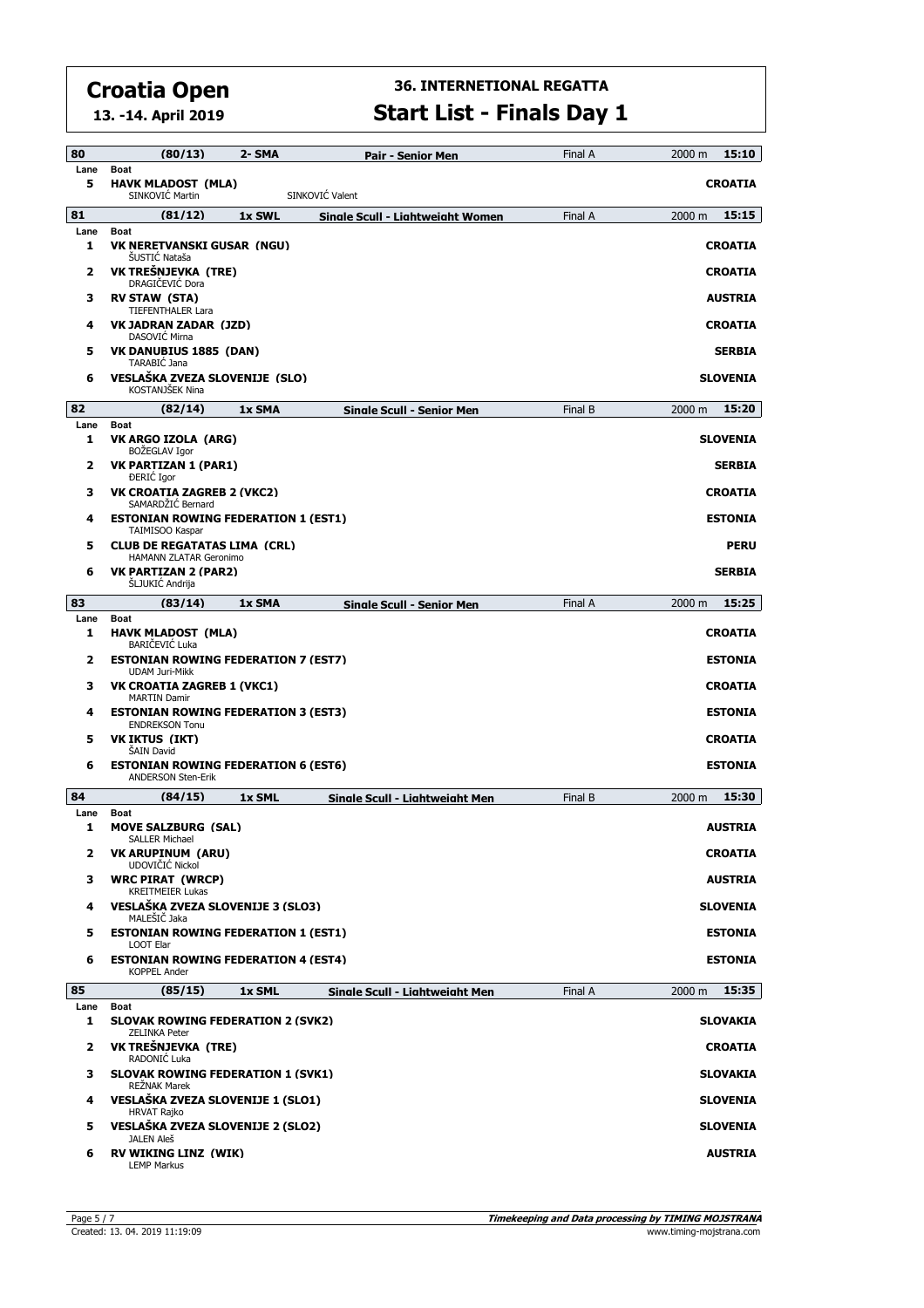**13. -14. April 2019**

#### **36. INTERNETIONAL REGATTA Start List - Finals Day 1**

| Lane<br><b>Boat</b><br><b>HAVK MLADOST 2 (MLA2)</b><br>1<br><b>CROATIA</b><br>ŠEKETA Magdalena<br>PACEK Lena<br>VK GLAGOLJAŠ (GLA)<br>2<br><b>CROATIA</b><br>SELETOVIĆ Lana<br>NENADIĆ Lara<br><b>VK ZAGREB 1 (ZAG1)</b><br>з<br><b>CROATIA</b><br>MIKIĆ Petra<br>OSMEC PERUŠA Kim<br>VK JADRAN RIJEKA (JRI)<br><b>CROATIA</b><br>4<br>SMILOVIC Mirjam<br><b>GLAVICA Carla</b><br><b>HAVK MLADOST 1 (MLA1)</b><br>5<br><b>CROATIA</b><br>GRNČAROVSKI Elena<br>RAMLJAK Petra<br><b>VK JARUN (JAR)</b><br><b>CROATIA</b><br>6<br>RAZVALIĆ Tamara<br><b>MORMIL Helena</b><br>87<br>(87/16)<br>15:45<br>2x JWB<br>2000 m<br>Double Sculls - Young Junior Women<br>Final A<br>Lane<br><b>Boat</b><br>1<br>VK ISTRA 1 (IST1)<br><b>CROATIA</b><br>KOMPARIĆ Lara<br><b>GRGORINIĆ Mia</b><br>2<br><b>RV STAW (STA)</b><br><b>AUSTRIA</b><br><b>WIESINGER Hanna</b><br>HORNACEK Magdalena<br>з<br><b>TURKISH ROWING FEDERATION (TUR)</b><br><b>ULGEY Rukenn</b><br>BAYKARA Deniznur Serra<br><b>ITALY</b><br><b>FRIULI VENEZIA GIULIA 2 (FVG2)</b><br>4<br><b>GNATTA Alice</b><br><b>MAURI Lucia</b><br>5<br><b>FRIULI VENEZIA GIULIA 1 (FVG1)</b><br><b>ITALY</b><br><b>MITRI Letizia</b><br><b>GOTTARDI Giulia</b><br>6<br>VK ZAGREB 2 (ZAG2)<br><b>CROATIA</b><br>ČIŽMEK Doroteja<br>KHARBOUTLY Enola<br>88<br>(88/17)<br>15:50<br>2x JMA<br>Final B<br>2000 m<br>Double Sculls - Junior Men<br>Lane<br><b>Boat</b><br>1<br><b>VK NAUTILUS KOPER (NAU)</b><br>KOROŠIC Enej<br>ČUPKOVIČ Sergej<br>VK TREŠNJEVKA 2 (TRE2)<br>2<br><b>CROATIA</b><br>KORDIĆ Noah<br>ŠVALJ Marko<br><b>HVK VUKOVAR (VUK)</b><br>з<br><b>CROATIA</b><br>MAROŠEVIĆ Filip<br><b>KOLAR Ivan</b><br><b>HAVK MLADOST 1 (MLA1)</b><br><b>CROATIA</b><br>4<br>ŠURINA Lovro<br><b>CORAK Jakov</b><br><b>VK PARTIZAN (PAR)</b><br>5<br><b>SERBIA</b><br>ŠVABIĆ Vuk<br>ŠUŠIĆ Viktor<br><b>HAVK MLADOST 3 (MLA3)</b><br><b>CROATIA</b><br>6<br>GRDOVIĆ Leon<br>SRKOĆ Sven<br>89<br>(89/17)<br>15:55<br>2x JMA<br>Final A<br>2000 m<br><b>Double Sculls - Junior Men</b><br>Lane<br><b>Boat</b><br>1<br>VK CRVENA ZVEZDA (CZV)<br><b>SERBIA</b><br>STEVANIĆ Nikola<br><b>SAVRLJUGA Petar</b><br><b>RV GMUNDEN (GMU)</b><br><b>AUSTRIA</b><br>2<br><b>ORTNER Jonathan</b><br><b>HESELTINE Robert</b><br><b>WRC PIRAT (WRCP)</b><br><b>AUSTRIA</b><br>з<br><b>TROST Jan</b><br><b>ORTNER Fabian</b><br>4<br><b>RV WIKING LINZ (WIK)</b><br>AUSTRIA<br>MENSDORFF Eduard<br><b>HAUSER Paul</b><br>5<br><b>MOVE SALZBURG (SAL)</b><br><b>PENK Andreas</b><br><b>BOTHA Alexander</b> | 86 | (86/16)                    | $2x$ JWB | Double Sculls - Young Junior Women | Final B | 15:40<br>2000 m |
|-----------------------------------------------------------------------------------------------------------------------------------------------------------------------------------------------------------------------------------------------------------------------------------------------------------------------------------------------------------------------------------------------------------------------------------------------------------------------------------------------------------------------------------------------------------------------------------------------------------------------------------------------------------------------------------------------------------------------------------------------------------------------------------------------------------------------------------------------------------------------------------------------------------------------------------------------------------------------------------------------------------------------------------------------------------------------------------------------------------------------------------------------------------------------------------------------------------------------------------------------------------------------------------------------------------------------------------------------------------------------------------------------------------------------------------------------------------------------------------------------------------------------------------------------------------------------------------------------------------------------------------------------------------------------------------------------------------------------------------------------------------------------------------------------------------------------------------------------------------------------------------------------------------------------------------------------------------------------------------------------------------------------------------------------------------------------------------------------------------------------------------------------------------------------------------------------------------------------------------------------------------------------------------------------------------------------------------------------------------------------------------------------------------------------------------------------------------------------------------------------------------------------------------------|----|----------------------------|----------|------------------------------------|---------|-----------------|
|                                                                                                                                                                                                                                                                                                                                                                                                                                                                                                                                                                                                                                                                                                                                                                                                                                                                                                                                                                                                                                                                                                                                                                                                                                                                                                                                                                                                                                                                                                                                                                                                                                                                                                                                                                                                                                                                                                                                                                                                                                                                                                                                                                                                                                                                                                                                                                                                                                                                                                                                         |    |                            |          |                                    |         |                 |
|                                                                                                                                                                                                                                                                                                                                                                                                                                                                                                                                                                                                                                                                                                                                                                                                                                                                                                                                                                                                                                                                                                                                                                                                                                                                                                                                                                                                                                                                                                                                                                                                                                                                                                                                                                                                                                                                                                                                                                                                                                                                                                                                                                                                                                                                                                                                                                                                                                                                                                                                         |    |                            |          |                                    |         |                 |
|                                                                                                                                                                                                                                                                                                                                                                                                                                                                                                                                                                                                                                                                                                                                                                                                                                                                                                                                                                                                                                                                                                                                                                                                                                                                                                                                                                                                                                                                                                                                                                                                                                                                                                                                                                                                                                                                                                                                                                                                                                                                                                                                                                                                                                                                                                                                                                                                                                                                                                                                         |    |                            |          |                                    |         |                 |
|                                                                                                                                                                                                                                                                                                                                                                                                                                                                                                                                                                                                                                                                                                                                                                                                                                                                                                                                                                                                                                                                                                                                                                                                                                                                                                                                                                                                                                                                                                                                                                                                                                                                                                                                                                                                                                                                                                                                                                                                                                                                                                                                                                                                                                                                                                                                                                                                                                                                                                                                         |    |                            |          |                                    |         |                 |
|                                                                                                                                                                                                                                                                                                                                                                                                                                                                                                                                                                                                                                                                                                                                                                                                                                                                                                                                                                                                                                                                                                                                                                                                                                                                                                                                                                                                                                                                                                                                                                                                                                                                                                                                                                                                                                                                                                                                                                                                                                                                                                                                                                                                                                                                                                                                                                                                                                                                                                                                         |    |                            |          |                                    |         |                 |
|                                                                                                                                                                                                                                                                                                                                                                                                                                                                                                                                                                                                                                                                                                                                                                                                                                                                                                                                                                                                                                                                                                                                                                                                                                                                                                                                                                                                                                                                                                                                                                                                                                                                                                                                                                                                                                                                                                                                                                                                                                                                                                                                                                                                                                                                                                                                                                                                                                                                                                                                         |    |                            |          |                                    |         |                 |
|                                                                                                                                                                                                                                                                                                                                                                                                                                                                                                                                                                                                                                                                                                                                                                                                                                                                                                                                                                                                                                                                                                                                                                                                                                                                                                                                                                                                                                                                                                                                                                                                                                                                                                                                                                                                                                                                                                                                                                                                                                                                                                                                                                                                                                                                                                                                                                                                                                                                                                                                         |    |                            |          |                                    |         |                 |
|                                                                                                                                                                                                                                                                                                                                                                                                                                                                                                                                                                                                                                                                                                                                                                                                                                                                                                                                                                                                                                                                                                                                                                                                                                                                                                                                                                                                                                                                                                                                                                                                                                                                                                                                                                                                                                                                                                                                                                                                                                                                                                                                                                                                                                                                                                                                                                                                                                                                                                                                         |    |                            |          |                                    |         |                 |
|                                                                                                                                                                                                                                                                                                                                                                                                                                                                                                                                                                                                                                                                                                                                                                                                                                                                                                                                                                                                                                                                                                                                                                                                                                                                                                                                                                                                                                                                                                                                                                                                                                                                                                                                                                                                                                                                                                                                                                                                                                                                                                                                                                                                                                                                                                                                                                                                                                                                                                                                         |    |                            |          |                                    |         |                 |
|                                                                                                                                                                                                                                                                                                                                                                                                                                                                                                                                                                                                                                                                                                                                                                                                                                                                                                                                                                                                                                                                                                                                                                                                                                                                                                                                                                                                                                                                                                                                                                                                                                                                                                                                                                                                                                                                                                                                                                                                                                                                                                                                                                                                                                                                                                                                                                                                                                                                                                                                         |    |                            |          |                                    |         |                 |
|                                                                                                                                                                                                                                                                                                                                                                                                                                                                                                                                                                                                                                                                                                                                                                                                                                                                                                                                                                                                                                                                                                                                                                                                                                                                                                                                                                                                                                                                                                                                                                                                                                                                                                                                                                                                                                                                                                                                                                                                                                                                                                                                                                                                                                                                                                                                                                                                                                                                                                                                         |    |                            |          |                                    |         |                 |
|                                                                                                                                                                                                                                                                                                                                                                                                                                                                                                                                                                                                                                                                                                                                                                                                                                                                                                                                                                                                                                                                                                                                                                                                                                                                                                                                                                                                                                                                                                                                                                                                                                                                                                                                                                                                                                                                                                                                                                                                                                                                                                                                                                                                                                                                                                                                                                                                                                                                                                                                         |    |                            |          |                                    |         |                 |
|                                                                                                                                                                                                                                                                                                                                                                                                                                                                                                                                                                                                                                                                                                                                                                                                                                                                                                                                                                                                                                                                                                                                                                                                                                                                                                                                                                                                                                                                                                                                                                                                                                                                                                                                                                                                                                                                                                                                                                                                                                                                                                                                                                                                                                                                                                                                                                                                                                                                                                                                         |    |                            |          |                                    |         | <b>TURKEY</b>   |
|                                                                                                                                                                                                                                                                                                                                                                                                                                                                                                                                                                                                                                                                                                                                                                                                                                                                                                                                                                                                                                                                                                                                                                                                                                                                                                                                                                                                                                                                                                                                                                                                                                                                                                                                                                                                                                                                                                                                                                                                                                                                                                                                                                                                                                                                                                                                                                                                                                                                                                                                         |    |                            |          |                                    |         |                 |
|                                                                                                                                                                                                                                                                                                                                                                                                                                                                                                                                                                                                                                                                                                                                                                                                                                                                                                                                                                                                                                                                                                                                                                                                                                                                                                                                                                                                                                                                                                                                                                                                                                                                                                                                                                                                                                                                                                                                                                                                                                                                                                                                                                                                                                                                                                                                                                                                                                                                                                                                         |    |                            |          |                                    |         |                 |
|                                                                                                                                                                                                                                                                                                                                                                                                                                                                                                                                                                                                                                                                                                                                                                                                                                                                                                                                                                                                                                                                                                                                                                                                                                                                                                                                                                                                                                                                                                                                                                                                                                                                                                                                                                                                                                                                                                                                                                                                                                                                                                                                                                                                                                                                                                                                                                                                                                                                                                                                         |    |                            |          |                                    |         |                 |
|                                                                                                                                                                                                                                                                                                                                                                                                                                                                                                                                                                                                                                                                                                                                                                                                                                                                                                                                                                                                                                                                                                                                                                                                                                                                                                                                                                                                                                                                                                                                                                                                                                                                                                                                                                                                                                                                                                                                                                                                                                                                                                                                                                                                                                                                                                                                                                                                                                                                                                                                         |    |                            |          |                                    |         |                 |
|                                                                                                                                                                                                                                                                                                                                                                                                                                                                                                                                                                                                                                                                                                                                                                                                                                                                                                                                                                                                                                                                                                                                                                                                                                                                                                                                                                                                                                                                                                                                                                                                                                                                                                                                                                                                                                                                                                                                                                                                                                                                                                                                                                                                                                                                                                                                                                                                                                                                                                                                         |    |                            |          |                                    |         |                 |
|                                                                                                                                                                                                                                                                                                                                                                                                                                                                                                                                                                                                                                                                                                                                                                                                                                                                                                                                                                                                                                                                                                                                                                                                                                                                                                                                                                                                                                                                                                                                                                                                                                                                                                                                                                                                                                                                                                                                                                                                                                                                                                                                                                                                                                                                                                                                                                                                                                                                                                                                         |    |                            |          |                                    |         |                 |
|                                                                                                                                                                                                                                                                                                                                                                                                                                                                                                                                                                                                                                                                                                                                                                                                                                                                                                                                                                                                                                                                                                                                                                                                                                                                                                                                                                                                                                                                                                                                                                                                                                                                                                                                                                                                                                                                                                                                                                                                                                                                                                                                                                                                                                                                                                                                                                                                                                                                                                                                         |    |                            |          |                                    |         | <b>SLOVENIA</b> |
|                                                                                                                                                                                                                                                                                                                                                                                                                                                                                                                                                                                                                                                                                                                                                                                                                                                                                                                                                                                                                                                                                                                                                                                                                                                                                                                                                                                                                                                                                                                                                                                                                                                                                                                                                                                                                                                                                                                                                                                                                                                                                                                                                                                                                                                                                                                                                                                                                                                                                                                                         |    |                            |          |                                    |         |                 |
|                                                                                                                                                                                                                                                                                                                                                                                                                                                                                                                                                                                                                                                                                                                                                                                                                                                                                                                                                                                                                                                                                                                                                                                                                                                                                                                                                                                                                                                                                                                                                                                                                                                                                                                                                                                                                                                                                                                                                                                                                                                                                                                                                                                                                                                                                                                                                                                                                                                                                                                                         |    |                            |          |                                    |         |                 |
|                                                                                                                                                                                                                                                                                                                                                                                                                                                                                                                                                                                                                                                                                                                                                                                                                                                                                                                                                                                                                                                                                                                                                                                                                                                                                                                                                                                                                                                                                                                                                                                                                                                                                                                                                                                                                                                                                                                                                                                                                                                                                                                                                                                                                                                                                                                                                                                                                                                                                                                                         |    |                            |          |                                    |         |                 |
|                                                                                                                                                                                                                                                                                                                                                                                                                                                                                                                                                                                                                                                                                                                                                                                                                                                                                                                                                                                                                                                                                                                                                                                                                                                                                                                                                                                                                                                                                                                                                                                                                                                                                                                                                                                                                                                                                                                                                                                                                                                                                                                                                                                                                                                                                                                                                                                                                                                                                                                                         |    |                            |          |                                    |         |                 |
|                                                                                                                                                                                                                                                                                                                                                                                                                                                                                                                                                                                                                                                                                                                                                                                                                                                                                                                                                                                                                                                                                                                                                                                                                                                                                                                                                                                                                                                                                                                                                                                                                                                                                                                                                                                                                                                                                                                                                                                                                                                                                                                                                                                                                                                                                                                                                                                                                                                                                                                                         |    |                            |          |                                    |         |                 |
|                                                                                                                                                                                                                                                                                                                                                                                                                                                                                                                                                                                                                                                                                                                                                                                                                                                                                                                                                                                                                                                                                                                                                                                                                                                                                                                                                                                                                                                                                                                                                                                                                                                                                                                                                                                                                                                                                                                                                                                                                                                                                                                                                                                                                                                                                                                                                                                                                                                                                                                                         |    |                            |          |                                    |         |                 |
|                                                                                                                                                                                                                                                                                                                                                                                                                                                                                                                                                                                                                                                                                                                                                                                                                                                                                                                                                                                                                                                                                                                                                                                                                                                                                                                                                                                                                                                                                                                                                                                                                                                                                                                                                                                                                                                                                                                                                                                                                                                                                                                                                                                                                                                                                                                                                                                                                                                                                                                                         |    |                            |          |                                    |         |                 |
|                                                                                                                                                                                                                                                                                                                                                                                                                                                                                                                                                                                                                                                                                                                                                                                                                                                                                                                                                                                                                                                                                                                                                                                                                                                                                                                                                                                                                                                                                                                                                                                                                                                                                                                                                                                                                                                                                                                                                                                                                                                                                                                                                                                                                                                                                                                                                                                                                                                                                                                                         |    |                            |          |                                    |         |                 |
|                                                                                                                                                                                                                                                                                                                                                                                                                                                                                                                                                                                                                                                                                                                                                                                                                                                                                                                                                                                                                                                                                                                                                                                                                                                                                                                                                                                                                                                                                                                                                                                                                                                                                                                                                                                                                                                                                                                                                                                                                                                                                                                                                                                                                                                                                                                                                                                                                                                                                                                                         |    |                            |          |                                    |         |                 |
|                                                                                                                                                                                                                                                                                                                                                                                                                                                                                                                                                                                                                                                                                                                                                                                                                                                                                                                                                                                                                                                                                                                                                                                                                                                                                                                                                                                                                                                                                                                                                                                                                                                                                                                                                                                                                                                                                                                                                                                                                                                                                                                                                                                                                                                                                                                                                                                                                                                                                                                                         |    |                            |          |                                    |         |                 |
|                                                                                                                                                                                                                                                                                                                                                                                                                                                                                                                                                                                                                                                                                                                                                                                                                                                                                                                                                                                                                                                                                                                                                                                                                                                                                                                                                                                                                                                                                                                                                                                                                                                                                                                                                                                                                                                                                                                                                                                                                                                                                                                                                                                                                                                                                                                                                                                                                                                                                                                                         |    |                            |          |                                    |         |                 |
|                                                                                                                                                                                                                                                                                                                                                                                                                                                                                                                                                                                                                                                                                                                                                                                                                                                                                                                                                                                                                                                                                                                                                                                                                                                                                                                                                                                                                                                                                                                                                                                                                                                                                                                                                                                                                                                                                                                                                                                                                                                                                                                                                                                                                                                                                                                                                                                                                                                                                                                                         |    |                            |          |                                    |         |                 |
|                                                                                                                                                                                                                                                                                                                                                                                                                                                                                                                                                                                                                                                                                                                                                                                                                                                                                                                                                                                                                                                                                                                                                                                                                                                                                                                                                                                                                                                                                                                                                                                                                                                                                                                                                                                                                                                                                                                                                                                                                                                                                                                                                                                                                                                                                                                                                                                                                                                                                                                                         |    |                            |          |                                    |         |                 |
|                                                                                                                                                                                                                                                                                                                                                                                                                                                                                                                                                                                                                                                                                                                                                                                                                                                                                                                                                                                                                                                                                                                                                                                                                                                                                                                                                                                                                                                                                                                                                                                                                                                                                                                                                                                                                                                                                                                                                                                                                                                                                                                                                                                                                                                                                                                                                                                                                                                                                                                                         |    |                            |          |                                    |         |                 |
| <b>HVK GUSAR SPLIT (GUS)</b>                                                                                                                                                                                                                                                                                                                                                                                                                                                                                                                                                                                                                                                                                                                                                                                                                                                                                                                                                                                                                                                                                                                                                                                                                                                                                                                                                                                                                                                                                                                                                                                                                                                                                                                                                                                                                                                                                                                                                                                                                                                                                                                                                                                                                                                                                                                                                                                                                                                                                                            |    |                            |          |                                    |         | <b>AUSTRIA</b>  |
| PLEIC Luka<br><b>TONKOVIC Josip</b>                                                                                                                                                                                                                                                                                                                                                                                                                                                                                                                                                                                                                                                                                                                                                                                                                                                                                                                                                                                                                                                                                                                                                                                                                                                                                                                                                                                                                                                                                                                                                                                                                                                                                                                                                                                                                                                                                                                                                                                                                                                                                                                                                                                                                                                                                                                                                                                                                                                                                                     |    |                            |          |                                    |         |                 |
| 90<br>(90/18)<br>1x SWB<br>Final B<br>2000 m<br><b>Single Scull - Senior Women B</b>                                                                                                                                                                                                                                                                                                                                                                                                                                                                                                                                                                                                                                                                                                                                                                                                                                                                                                                                                                                                                                                                                                                                                                                                                                                                                                                                                                                                                                                                                                                                                                                                                                                                                                                                                                                                                                                                                                                                                                                                                                                                                                                                                                                                                                                                                                                                                                                                                                                    | 6  |                            |          |                                    |         | <b>CROATIA</b>  |
| Lane<br><b>Boat</b>                                                                                                                                                                                                                                                                                                                                                                                                                                                                                                                                                                                                                                                                                                                                                                                                                                                                                                                                                                                                                                                                                                                                                                                                                                                                                                                                                                                                                                                                                                                                                                                                                                                                                                                                                                                                                                                                                                                                                                                                                                                                                                                                                                                                                                                                                                                                                                                                                                                                                                                     |    |                            |          |                                    |         | 16:00           |
|                                                                                                                                                                                                                                                                                                                                                                                                                                                                                                                                                                                                                                                                                                                                                                                                                                                                                                                                                                                                                                                                                                                                                                                                                                                                                                                                                                                                                                                                                                                                                                                                                                                                                                                                                                                                                                                                                                                                                                                                                                                                                                                                                                                                                                                                                                                                                                                                                                                                                                                                         | з  | <b>MOVE SALZBURG (SAL)</b> |          |                                    |         | <b>AUSTRIA</b>  |
|                                                                                                                                                                                                                                                                                                                                                                                                                                                                                                                                                                                                                                                                                                                                                                                                                                                                                                                                                                                                                                                                                                                                                                                                                                                                                                                                                                                                                                                                                                                                                                                                                                                                                                                                                                                                                                                                                                                                                                                                                                                                                                                                                                                                                                                                                                                                                                                                                                                                                                                                         |    |                            |          |                                    |         |                 |

ŽAJA Katarina Lara